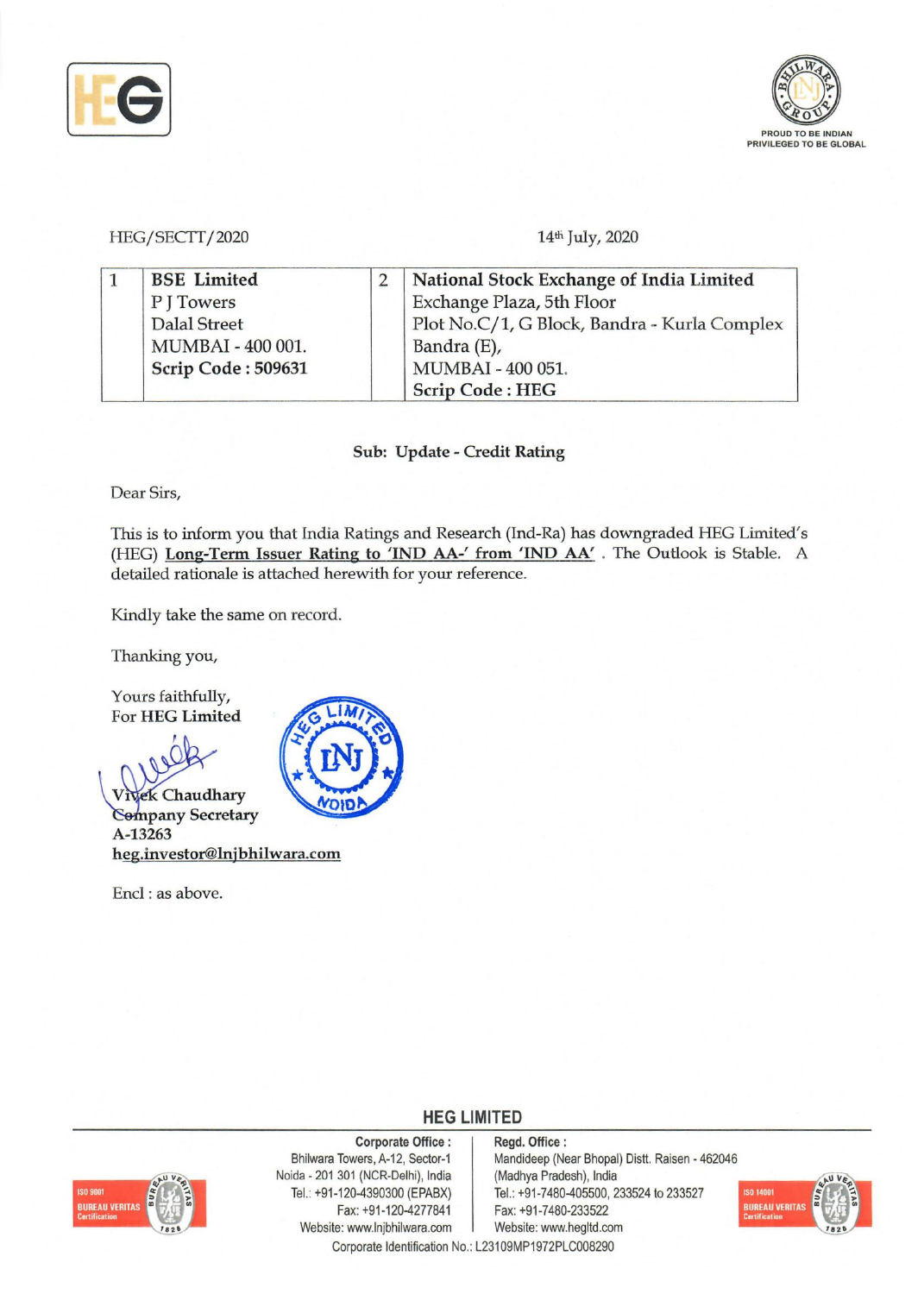# India Ratings Downgrades HEG to 'IND AA-'/Stable



IndiaRatings & Research A Fitch Group Company

# By Akash [Krishnatry](/Indra/Analyst/Index?analystID=52&analystName=Akash Krishnatry)

India Ratings and Research (Ind-Ra) has downgraded HEGLimited's (HEG) Long-Term Issuer Rating to 'INDAA-' from 'INDAA'. The Outlook is Stable. The instrument-wise rating actions are as follows:

| <b>Instrument Type</b>               | Date of         |             |                | Coupon Maturity Size of Issue (billion) | <b>Rating/Outlook</b>      | <b>Rating Action</b>                                           |
|--------------------------------------|-----------------|-------------|----------------|-----------------------------------------|----------------------------|----------------------------------------------------------------|
|                                      | <b>Issuance</b> | <b>Rate</b> | <b>Date</b>    |                                         |                            |                                                                |
| Commercial paper*                    |                 |             | 30-365<br>days | INR <sub>1</sub>                        | $IND A1+$                  | Affirmed                                                       |
| Fund-based working<br>capital limits |                 |             |                | INR9 (reduced from<br><b>INR12)</b>     | IND AA-<br>/Stable/IND A1+ | Long-term rating downgraded and short-<br>term rating affirmed |
| Non-fund-based limits                |                 |             |                | INR4.7 (reduced from<br>INR9.2)         | IND AA-<br>/Stable/IND A1+ | Long-term rating downgraded and short-<br>term rating affirmed |

\*carved out ofworking capital limits.

The downgrade reflects a significant fall in the price of graphite electrode (GE) over 2HFY20 resulting in a sharp compression in the spreads between GE prices and its raw material needle coke (NC) prices, coupled with a significant inventory valuation hit, which resulted in a significantly lower-than-Ind-Ra-expected EBITDA. The rating downgrade also factors in the limited diversification achieved by the company to mitigate EBITDAvolatility risks. The strong cash flows generated over FY18-FY20 have been used towards shareholder dividends and equity share buyback in line with HEG's historical dividend payout ratio of 30%- 35%. Moreover, the company has embarked on a significantly large capex to increase the capacity that has the potential to lower the liquidity available on the balance sheet and the management expects the same to come on-stream byFY23.

The Stable Outlook reflects the favourable industry structure, healthy on balance sheet liquidity, and the low production cost advantages enjoyed by HEG on account of its single-location plant, labour cost advantages and moderate electricitytariffs.

### KEY RATING DRIVERS

Sharp Correction in Spreads: The market price of GE has plunged to around USD4,500/tonne as of March 2020 (March 2019: USD14,000/tonne) and this sharp fall has resulted in spreads compression to about USD3,000/tonne (USD10,000 USD/tonne) partially offset by decline in market needle coke (NC) prices to USD1,500/tonne(USD4,000/tonne). Owing to this sharp correction in prices of both GE and NC and the long manufacturing process of four-to-five months, which entails HEG to carry higher inventory, the company took an inventory loss of INR4.6 billion on raw material, work in progress and finished goods in FY20.

Ind-Ra believes any further fall in the prices of GE can have an adverse impact on the company's gross margins, resulting in additional inventory losses. The agency believes the situation of plummeting prices has been exacerbated by the ongoing COVID-19 pandemic as the global steel production, excluding China, is likely to be reduced by 10%-15% yoy. Given this backdrop of lower demand, the agency does not expect a significant jump in the GE prices in the medium term. Moreover, Ind-Ra believes an overcapacity with Chinese GE players could also result in further pressure on GE prices especially in the non-ultrahigh power (UHP) electrodes segment. The management expects the UHPcategoryto remain protected from the threat ofChinese supplyglut.

**Favourable Supply-Side Dynamics Continue; Demand Recovery Gradual:** Despite the ongoing headwinds, Ind-Ra expects the global supply of UHP GE to remain favourable as UHP capacity is likely to decline to 700,000 tonne per annum (tpa) in 2020 (2018: 750,000tpa; 2014: 810,000tpa) due to capacity closures in Europe. The agency expects no new capacity to come on-stream in the next three years except HEG's 20,000 tpa expansion by 2HFY23.

The capacity closures have been a function of unviable plant sizes, operations in high-labour cost geographies, unfavourable location of the plants within city premises and the sharp fall in GE prices, which render the plants uncompetitive. Ind-Ra believes HEG and other producers with no backward integration for NC could face transient loss of market share amidst low GE demand as US-based producer Graftech International's (GI) volumes are protected by long-term takeor-pay contracts while the total GE demand has reduced in the market. Given, the present dip in demand, Ind-Ra expects capacity utilisation of GE producers, except Graftech International, to moderate to 45% in FY21 (FY20: 65%), thus making smaller capacities unviable. The agency believes global UHP GE market is not severely impacted by any supply glut of the Chinese GE, but non-UHP GE market could remain impacted over FY21-FY22.

Moreover, the agency expects GE demand to keep growing in the medium-to-long term, as the environmentally-safe electric arc furnace route steel production's share would graduallyimprove, along with the overall steel demand growth.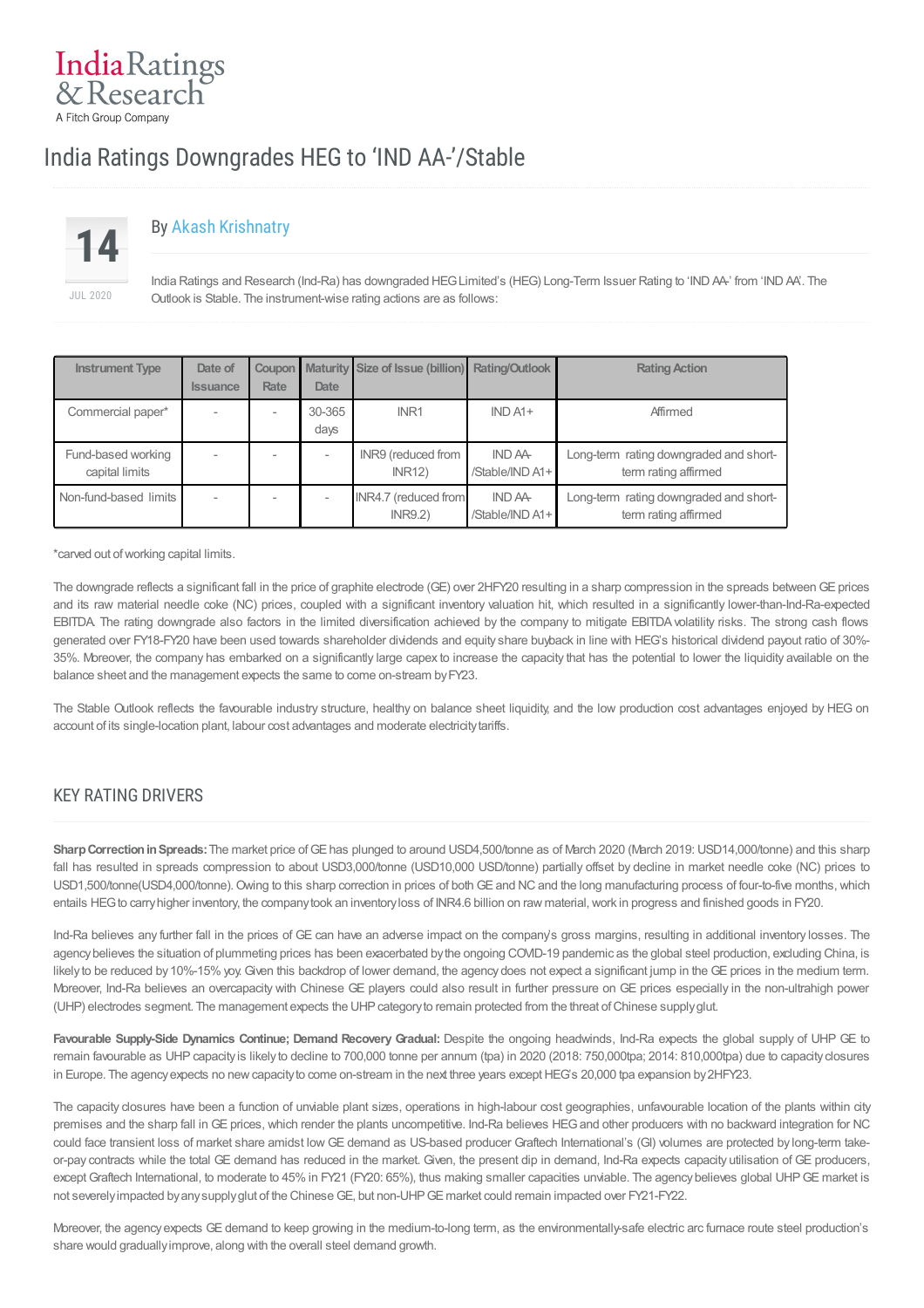**Fall inRevenue andProfitability:**HEG's revenue reduced significantlyto INR21.5 billion in FY20 (FY19: INR65.9 billion) and absolute EBITDAto negative INR0.06 billion (INR46.6 billion) and EBITDA margins to negative 0.3% (71%), driven by the sharp fall in GE prices leading to inventory losses amid weak demand dynamics. Ind-Ra believes HEG's profitabilityduring FY21 would remain contingent on the prices ofGE and needle coke. Ind-Ra's expects subdued GE prices in FY21-FY22 owing to the demand-supplyscenario.

Ind-Ra expects HEG's EBITDAmargins to recover 2HFY21 onwards as the softer raw material prices could effectively support the gross margins with a lag of three-to-sixmonths. Further, the agency believes the company's capacity utilisation may remain subdued at 50% in FY21 (FY20: 65%), resulting in higher fixed costs per tonne. In a declining price scenario, customers tend to enter into short-term contracts than the six-12 months contracts theyhad entered into FY18 and FY19, thereby providing lower revenue visibility. Thus Ind-Ra believes, low production volume leading to higher fixed costs/tonne and inventory price risks would remain the keyrisks in FY21.HEGis looking to reduce fixed costs and other overheads.

Liquidity Indicator- Adequate: HEG had healthy unrestricted cash and bank balances and liquid investments of INR11.1 billion at FYE20 (FYE19: INR11.1 billion, FYE18: INR0.05 billion). Given the large cash balances and debt of INR5.93 billion at FYE20 (FYE19: INR6.66 billion), HEGhas low net interest expense (gross interest expenses- interest income from investments) of INR0.01 billion (negative INR0.32 billion). Additionally, HEG's diversified financial investments have provided income gains of INR0.73 billion in FY20 (FY19: INR0.52 billion) aiding its liquidity. The average utilisation of the fund-based working capital limits was also low around 50% during the 12 months ended May 2020. The company takes on working capital debt in the form of export packing credit limits given the interest subvention available to the company, thus lowering the cost of borrowings. Ind-Ra expects HEG to maintain a liquid balance sheet and have a low reliance on external debt thus maintaining a negative net debt figure going forward. Any change in the balance sheet structure which results in the net debt turning positive without a positive change in the GE cycle, could result in a negative rating action.

Ind-Ra expects HEG to have positive free cash flow in FY21 despite the capex outflows on the likely reduction in inventory and receivables. Asimilar trend was also seen in FY20, wherein despite an EBITDAloss, HEGreported cash flow from operations of INR8.3 billion owing to significant release in receivables and inventory of INR8.2 billion and INR3 billion, respectively. As of March 2020, HEG had inventory of INR10 billion (FY19:INR13.1 billion) and receivables of INR4 billion (INR11.9billion).

**Limited Diversification and Capex risks:**The management had earlier indicated surplus cash flows could be potentially used to lower the inherent business volatilityin the GE industrythrough diversification, however, the agencybelieves the company's ongoing capexwould further increase its dependence on a single product and plant HEG is undertaking an equity-funded capex project of INR12 billion towards brownfield capacity expansion of 20,000 tpa over FY20-FY23. As of March 2020, HEG had cash outflow of INR2.4 billion on the capex project while the balance is planned over FY21-FY23.

The company is creating a separate complex for nipple manufacturing, which would free up the existing capacity by nearly 10,000 tonne and HEG will also be adding GE capacity of nearly 10,000 tonne, thus increasing the total capacity by 20,000 tonne. Ind-Ra believes the project execution risks to be limited because of the debt-free capex funding and five-decade-long experience of the company's management in the existing business. The agency expects the capex stabilisation risks to increase in case of prolonged demand sluggishness in the GE market. Given the weak demand environment and low utilisations of GE industry, the ability of the company to tie up and achieve healthy utilisation levels would remain a key monitorable.

Industry Risks: HEG is exposed to cyclicality in the steel business, as well as to risks arising from the volatility in the costs of raw materials, mostly crude/coal derivatives. HEGhas a single-manufacturing unit and its cash flows are dependent on single product revenue. However, it is well diversified in terms of markets and customers across geographies, which mitigates this risk to some extent.

# RATING SENSITIVITIES

**Positive:**Business diversification leading to stable operational cash flows safeguarding high volatility in GE business could be positive for ratings. The sustenance of a healthy balance sheet supported by timely recovery of healthy EBITDA margins would remain prerequisite for any positive rating actions.

Negative: Concerns on weak profitability turning severe or remaining prolonged would reflect weaker-than-expected business risk profile for HEG and could lead to a negative rating action. Moreover, HEG's net debt position turning positive, led by debt-funded capex, acquisition, exceptional operating losses or otherwise would result in a negative rating action.

# COMPANY PROFILE

Formed in 1977, HEG is a promoted by LNJ Bhilwara Group. It manufactures graphite electrodes at its 80,000tpa facility in Madhya Pradesh.

#### **FINANCIALSUMMARY**

| <b>Particulars</b>                                                | <b>FY20</b> | <b>FY19</b> |
|-------------------------------------------------------------------|-------------|-------------|
| Revenue (INR billion)                                             | 21.5        | 65.9        |
| Operating EBITDA (INR billion)                                    | $-0.06$     | 46.6        |
| Operating EBITDA less exceptional inventory<br>Loss (INR billion) | 4.5         | 46.6        |
| EBITDA margin (%)                                                 | $-0.3$      | 70.7        |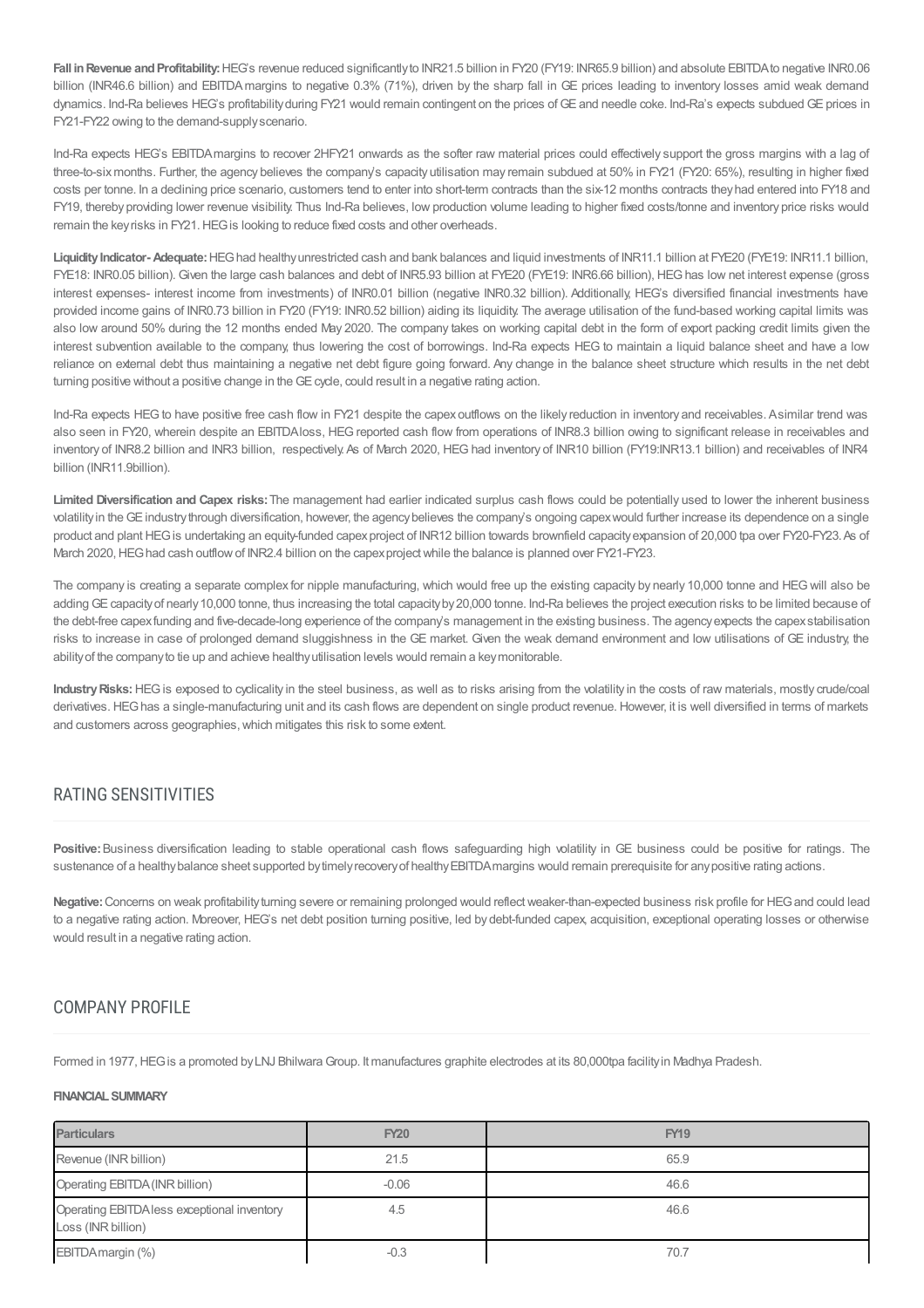| Net cash* (INR billion)       | 5.2   | 4.4   |  |  |  |  |
|-------------------------------|-------|-------|--|--|--|--|
| Gross interest coverage (x)   | $-NA$ | 259.0 |  |  |  |  |
| Source: Ind-Ra, HEG           |       |       |  |  |  |  |
| *Company is net cash positive |       |       |  |  |  |  |

## RATING HISTORY

| <b>Instrument Type</b> | <b>Current Rating/Outlook</b> |                                            |                        | <b>Historical Rating/Outlook</b>     |                       |                                        |
|------------------------|-------------------------------|--------------------------------------------|------------------------|--------------------------------------|-----------------------|----------------------------------------|
|                        | <b>Rating Type</b>            | <b>Rated</b><br><b>Limits</b><br>(billion) | Rating                 | 24 June 2019                         | <b>20 April 2018</b>  | 11 December<br>2017                    |
| <b>Issuer rating</b>   | Long-term                     |                                            | <b>IND AA/Stable</b>   | <b>IND AA/Stable</b>                 | <b>IND AA/Stable</b>  | <b>IND A+/Positive</b>                 |
| Fund-based limits      | Long-term/Short-term          | <b>INR9.0</b>                              | IND AA-/Stable/IND A1+ | <b>IND</b><br>AA/Stable/IND<br>$A1+$ | IND AA/Stable/IND A1+ | <b>IND</b><br>A+/Positive/IND<br>$A1+$ |
| Non-fund-based limits  | Long-term/Short-term          | <b>INR4.7</b>                              | IND AA-/Stable/IND A1+ | <b>IND</b><br>AA/Stable/IND<br>$A1+$ | IND AA/Stable/IND A1+ | <b>IND</b><br>A+/Positive/IND<br>$A1+$ |
| Commercial paper       | Short-term                    | INR1                                       | $IND A1+$              | $INDA1+$                             | $INDA1+$              | $INDA1+$                               |

# COMPLEXITY LEVEL OFINSTRUMENTS

For details on the complexitylevel of the instruments, please visit <https://www.indiaratings.co.in/complexity-indicators>.

# SOLICITATION DISCLOSURES

Additional information is available at www.indiaratings.co.in. The ratings above were solicited by, or on behalf of, the issuer, and therefore, India Ratings has been compensated for the provision of the ratings.

Ratings are not a recommendation or suggestion, directly or indirectly, to you or any other person, to buy, sell, make or hold any investment, loan or security or to undertake anyinvestment strategywith respect to anyinvestment, loan or securityor anyissuer.

# ABOUT INDIA RATINGS AND RESEARCH

**About India Ratings and Research:** India Ratings and Research (Ind-Ra) is India's most respected credit rating agency committed to providing India's credit markets accurate, timelyand prospective credit opinions. Built on a foundation of independent thinking, rigorous analytics, and an open and balanced approach towards credit research, Ind-Ra has grown rapidlyduring the past decade, gaining significant market presence in India's fixed income market.

Ind-Ra currently maintains coverage of corporate issuers, financial institutions (including banks and insurance companies), finance and leasing companies, managed funds, urban local bodies and project finance companies.

Headquartered in Mumbai, Ind-Ra has seven branch offices located in Ahmedabad, Bengaluru, Chennai, Delhi, Hyderabad, Kolkata and Pune. Ind-Ra is recognised bythe Securities and Exchange Board of India, the Reserve Bank of India and National Housing Bank.

India Ratings is a 100% owned subsidiary of the Fitch Group.

For more information, visit[www.indiaratings.co.in.](http://www.indiaratings.co.in/)

#### DISCLAIMER

ALL CREDITRATINGSASSIGNED BYINDIARATINGSARE SUBJECTTOCERTAIN LIMITATIONSAND DISCLAIMERS. PLEASEREAD THESE LIMITATIONSAND DISCLAIMERS BY FOLLOWING THIS LINK: [HTTPS://WWW.INDIARATINGS.CO.IN/RATING-DEFINITIONS.](https://www.indiaratings.co.in/rating-definitions) IN ADDITION, RATING DEFINITIONS AND THE TERMS OF USE OF SUCH RATINGS ARE AVAILABLE ON THE AGENCY'S PUBLIC WEBSITE [WWW.INDIARATINGS.CO.IN](http://www.indiaratings.co.in/). PUBLISHED RATINGS, CRITERIA, AND METHODOLOGIES ARE AVAILABLE FROMTHIS SITE ATALL TIMES. INDIARATINGS' CODE OF CONDUCT, CONFIDENTIALITY, CONFLICTS OF INTEREST, AFFILIATE FIREWALL, COMPLIANCE, AND OTHER RELEVANT POLICIES AND PROCEDURES ARE ALSO AVAILABLE FROM THE CODE OF CONDUCT SECTION OF THIS SITE.